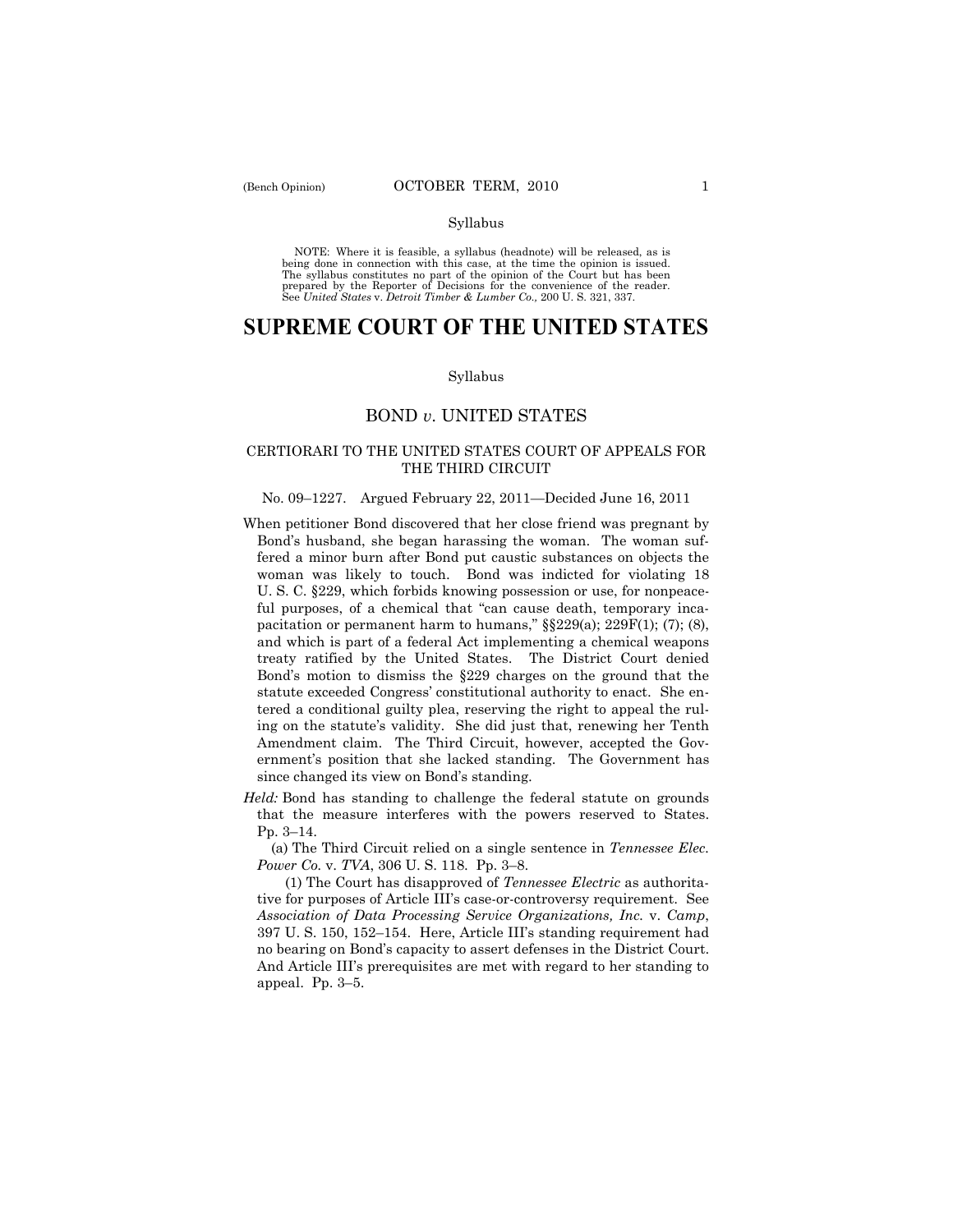### Syllabus

 (2) *Tennessee Electric* is also irrelevant with respect to prudential standing rules. There, the Court declined to reach the merits where private power companies sought to enjoin the federally chartered Tennessee Valley Authority (TVA) from producing and selling electric power, claiming that the statute creating the TVA exceeded the National Government's powers in violation of the Tenth Amendment. In doing so, the Court repeatedly stated that the problem with the power companies' suit was a lack of "standing" or a "cause of action," treating those concepts as interchangeable. *E.g.*, 306 U. S., at 139. The question whether a plaintiff states a claim for relief typically "goes to the merits" of a case, however, not to the dispute's justiciability, *Steel Co.* v. *Citizens for Better Environment*, 523 U. S. 83, 92, and conflation of the two concepts can cause confusion. This happened with *Tennessee Electric*'s Tenth Amendment discussion. The statement on which the Third Circuit relied here, see 306 U. S., at 144, should be read to refer to the absence of a cause of action for injury caused by economic competition. To the extent the statement might instead be read to suggest a private party does not have standing to raise a Tenth Amendment issue, it is inconsistent with this Court's later precedents and should be deemed neither controlling nor instructive on the issue of standing as that term is now defined and applied. Pp. 5–8.

 (b) *Amicus,* appointed to defend the judgment, contends that for Bond to argue the National Government has interfered with state sovereignty in violation of the Tenth Amendment is to assert only a State's legal rights and interests. But in arguing that the Government has acted in excess of the authority that federalism defines, Bond seeks to vindicate her own constitutional interests. Pp. 8–14.

 (1) Federalism has more than one dynamic. In allocating powers between the States and National Government, federalism " 'secures to citizens the liberties that derive from the diffusion of sovereign power,' " *New York* v. *United States*, 505 U. S. 144, 181. It enables States to enact positive law in response to the initiative of those who seek a voice in shaping the destiny of their own times, and it protects the liberty of all persons within a State by ensuring that law enacted in excess of delegated governmental power cannot direct or control their actions. See *Gregory* v. *Ashcroft*, 501 U. S. 452, 458*.* Federalism's limitations are not therefore a matter of rights belonging only to the States. In a proper case, a litigant may challenge a law as enacted in contravention of federalism, just as injured individuals may challenge actions that transgress, *e.g.,* separation-of-powers limitations, see, *e.g., INS* v. *Chadha*, 462 U. S. 919. The claim need not depend on the vicarious assertion of a State's constitutional interests, even if those interests are also implicated. Pp. 8–12.